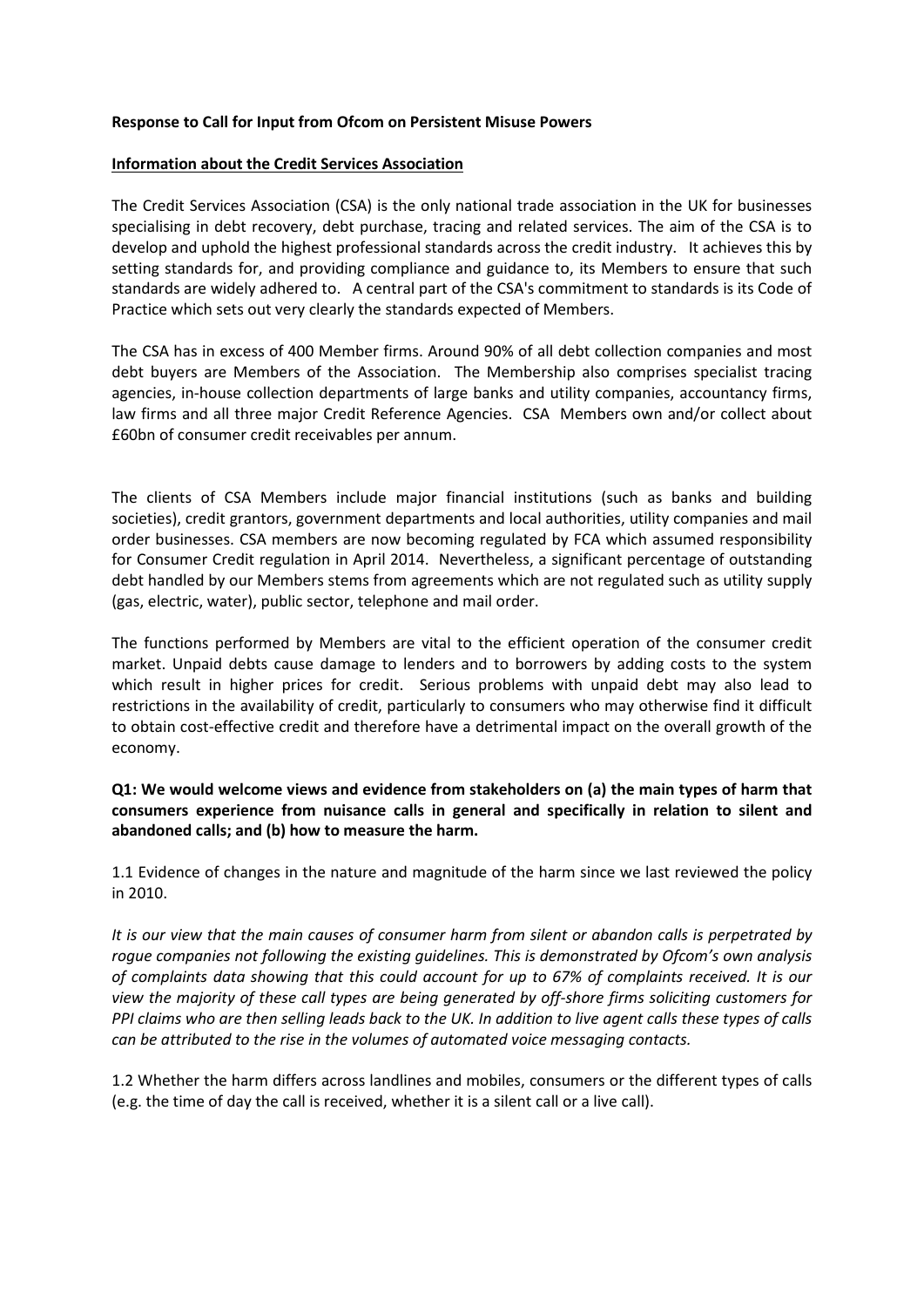*Ofcom's own evidence demonstrates customers are most concerned by both silent calls and those that don't carry a CLI which demonstrates the need to focus on companies not adhering to the existing guidelines rather than tighten any guidelines that already exist.*

*Ofcom's research published in May 14 identified that PPI Claims (51%), energy (14%) or pension rebates (10%) where the main identifiable perpetrators of nuisance calls and, in terms of annoyance, recorded sales calls were stated as annoying by higher proportions than all other types (94%); Silent calls were the next most annoying type of nuisance call (89%).*

*Companies that are members of the CSA are very concerned about ensuring they have an excellent and consistent customer experience and aren't the root cause of the nuisance calls issue. The harm will differ dependent on the type of call and we'd therefore encourage Ofcom not to continue to apply one size fits all guidelines that negatively impact companies with legitimate reasons for making contact with consumers.* 

*Ofcom should distinguish between unsolicited calls and calls where the consumer has a legitimate reason to be contacted and the nature of the call is not sales. Customer care and notification calls, reminders for payments, debt resolution, appointment reminders, and fraud notifications all have value to the recipient and should be allowed to continue to have the legitimate use of ACS technology within the existing guidelines.*

1.3 Types of harm other than wasted time and distress.

*In addition to wasted time and distress the other factor is annoyance which we believe is primarily driven by the type of call being received and, as demonstrated by Ofcom's research, is primarily related to unsolicited sales or silent calls.*

1.4 Whether the distress caused by nuisance calls can be quantified and if so how.

*It's difficult to quantify the actual harm to consumers but again any measurements taken should relate to the purpose of the call. Calls for legitimate reasons by companies who follow the existing guidelines shouldn't cause consumers any distress as the company making the call will be fully disclosed and the consumer will be aware of the reason.*

1.5 Evidence of how long it takes consumers to deal with silent and abandoned calls (e.g. X seconds or minutes to answer the phone, deal with the call, take steps to prevent further calls) and how that time should be valued.

*Again it's difficult to quantify however it should be considered that only calls which aren't due to a legitimate reason to be contacted and in line with the existing guidelines would require consumers to deal with an unwanted call.* 

1.6 Views on the relationship between silent and abandoned calls and other call types

*It's our view that silent calls cause the most consumer harm and the majority are being created by off-shore companies who ignore the existing guidelines and misuse Answer Machine Detect technology from the industry sector identified in 1.1.*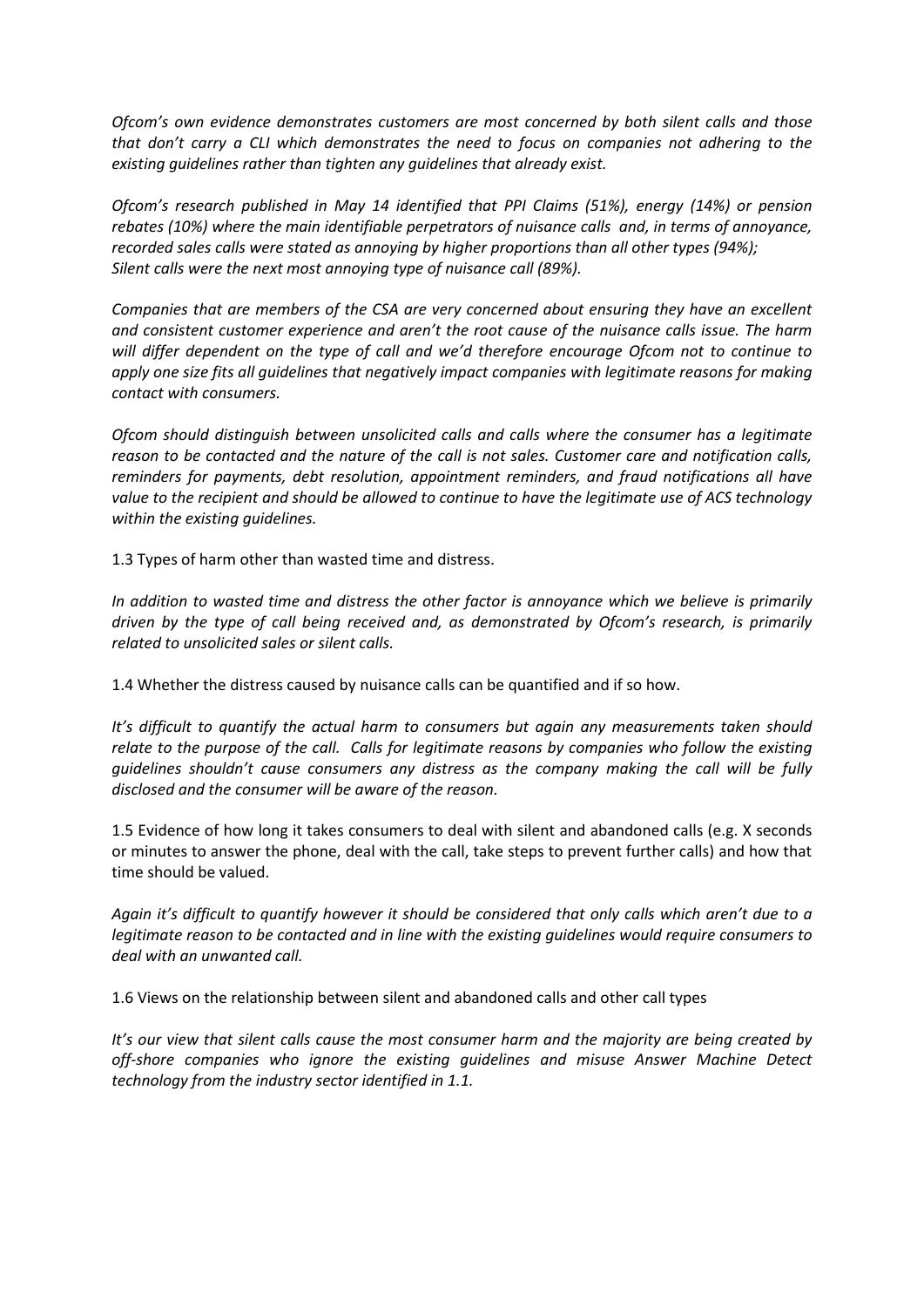**Q2: We would welcome views and evidence from stakeholders on what are the key drivers of (a) silent calls and (b) abandoned calls. You may wish to consider the following points in your response:**

2.1 Whether the main driver for abandoned calls is the use of ACS or if there are other key drivers.

*The main driver for abandoned calls is intentional non-compliance with existing guidelines rather than compliant use of ACS by legitimate companies with a legitimate reason for contacting the consumer. It's our view most of these companies are set up in jurisdictions outside the UK and sell the "qualified lead" back into the UK therefore tackling regulation around how lead data is sold would be a key factor in reducing nuisance call volumes.*

2.2 Whether you agree with the possible reasons why consumers may receive silent calls and the extent to which they are likely to be a key driver of the overall volume of silent calls as set out in Figure 1.

*Yes they are all possible reasons however intentional misuse and AMD will be, in our view, the primary causes.*

2.3 Evidence of the key drivers or silent or abandoned calls.

.

*We believe Ofcom have gathered enough evidence that the key drivers are unsolicited calls where, in particular, they misuse AMD or intentionally do not follow existing guidelines.*

2.4 Aside from mobile coverage, whether there are other issues specific to mobiles that could be causing silent or abandoned calls.

*Mobile calls may drop for many reasons such as network congestion, configuration, O&M activity, signalling, power, etc. or may be due to subscriber behaviour and therefore we don't believe this is an issue that can be addressed by dialler technology as these events can all occur in a manual launched call.*

2.5 Any information you have on how long organisations will ring consumers before disconnecting an unanswered calls (e.g. 15 seconds) or how quickly they connect consumers to a live agent (e.g. two seconds).

*Feedback from our members is that ring times are typically configured between 15 and 21 secs to avoid network based answer machines.*

**Q3: We would welcome views and evidence on the use of AMD including (a) if call centres have changed their use of AMD in recent years and if so why (b) the volume of calls made by call centres with and without the use of AMD (c) false positive rates when using AMD and any data to suggest that the accuracy of AMD has improved in recent years.**

*We believe the majority of our members no longer use AMD technology, although this has greatly increased their costs to operate. The reasons for doing this are the existing guidelines around an assumed false positive rate make it difficult for members to ensure with a degree of confidence the abandon call rates being measured are accurate. It's our view though that accurate AMD use would benefit both business and consumers by reducing abandoned calls and improving the efficiency of*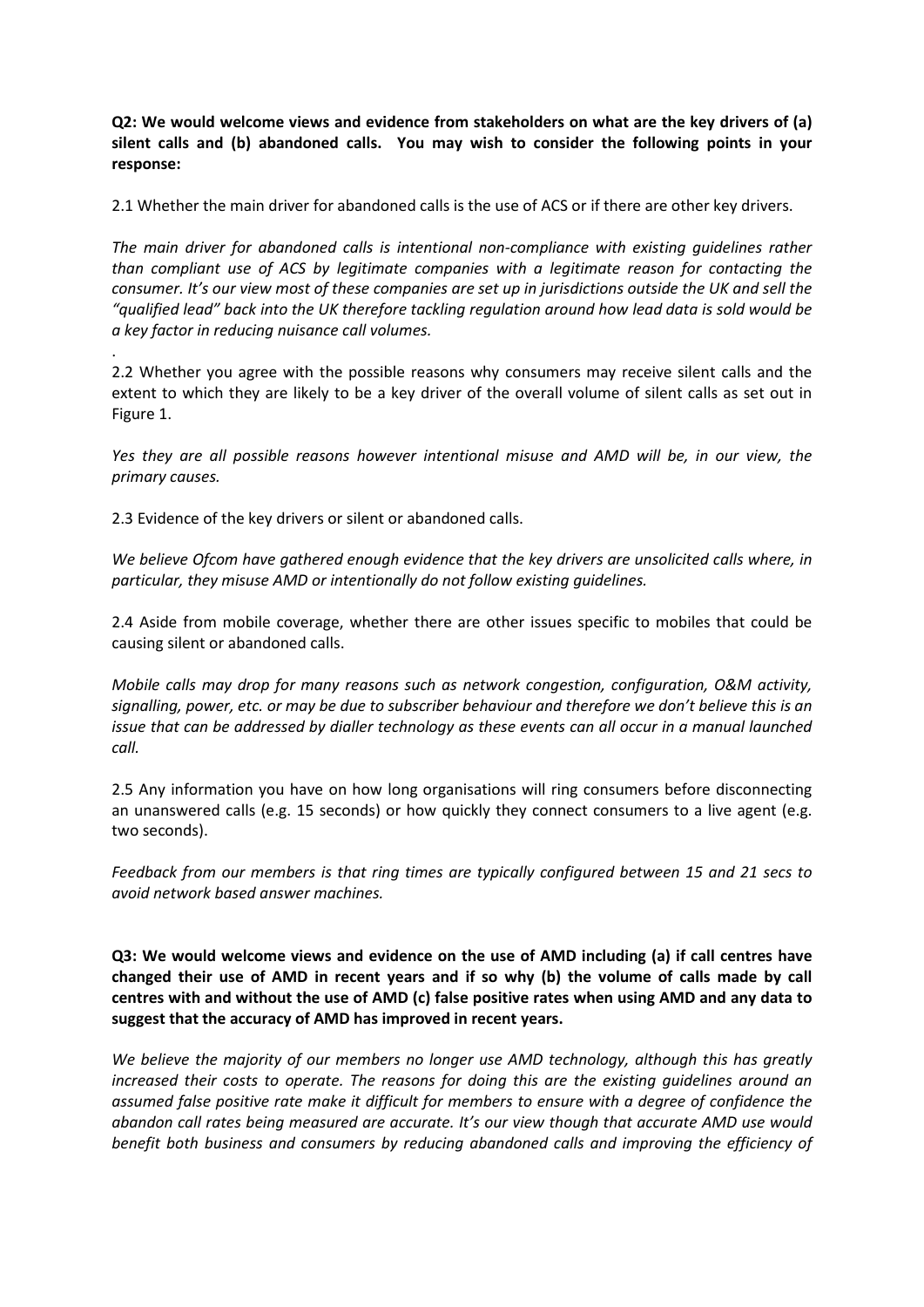*contact centres. To achieve this we believe network based AMD is required and is viable if offered by UK Telco's at a commercially viable rate.*

**Q4: We would welcome views and evidence on potential changes to the policy to help reduce the harm caused by silent and abandoned calls including those identified in Figure 2 (abandoned call rate and approach to AMD), Figure 3 ( time limits for calling consumers and connecting to a live agent ) and Figure 4 ( good management and appropriate processes). You may wish to consider the following points in your response:**

4.1 Views on whether it would be worth pursuing any of the potential changes identified in Figures 2 to 4 or if there are other potential changes that should be considered, for example, to make it clearer and easier for stakeholders to understand and follow or to specifically address calls made to mobile phones.

#### **Reduce the current 3% abandoned call rate to a lower level e.g. to 1%:**

*This option will not significantly reduce the volume of nuisance calls as by Ofcom's own research the current volumes are being driven by companies who don't follow the existing guidelines. The 3% limit is a balanced tolerance which allows legitimate contact centres to call customers cost effectively and is in line with similar guidelines in the USA from the FCC and less than the Canadian equivalent at 5%.*

#### **Remove the current 3% abandoned call rate set out in the policy i.e. move to zero:**

*Dropping the abandon call rate effectively outlaws the use of ACS systems and will only harm legitimate UK businesses. This will not deter the off-shore companies who already ignore the guidelines in their current form. This would put up to 290 thousand\* jobs at risk which is the estimated number of people employed in the UK outbound industry as without dialler technology much of outbound calling would no longer be cost effective. This would also harm consumers as legitimate outbound contact reasons would no longer be attempted leaving only unsolicited and unwanted calls. (\*Contact Babel report)*

## **Differentiate between abandoned calls with message and silent calls, and apply a lower or zero threshold for enforcing against silent calls:**

*It's our view that silent calls do cause more consumer harm and should therefore be measured differently. We don't believe however that a zero per cent threshold is achievable as agent behaviour or consumer behaviour can lead to perceived silent calls from both manual and ACS initiated calling. Silent calls should be treated differently however and AMD should therefore not be used unless it can be proven to be highly accurate.*

# **Specify that we are more likely to take enforcement action once a certain number of abandoned and/or silent calls over a set period (e.g. 24 hours) have been exceeded (though we may nonetheless take action below that level if appropriate):**

*It's our view applying a fixed threshold would unfairly penalise larger contact centre operators and potentially would encourage negative behaviour with more operators attempting to create smaller campaign hierarchies that allow them to stay under the limit per campaign but leads to an actual higher volume of abandoned calls.*

**Specify a time limit for calls being connected to a live agent and then starting to speak to the consumer e.g. two seconds to align with how quickly an abandoned call message should be played:**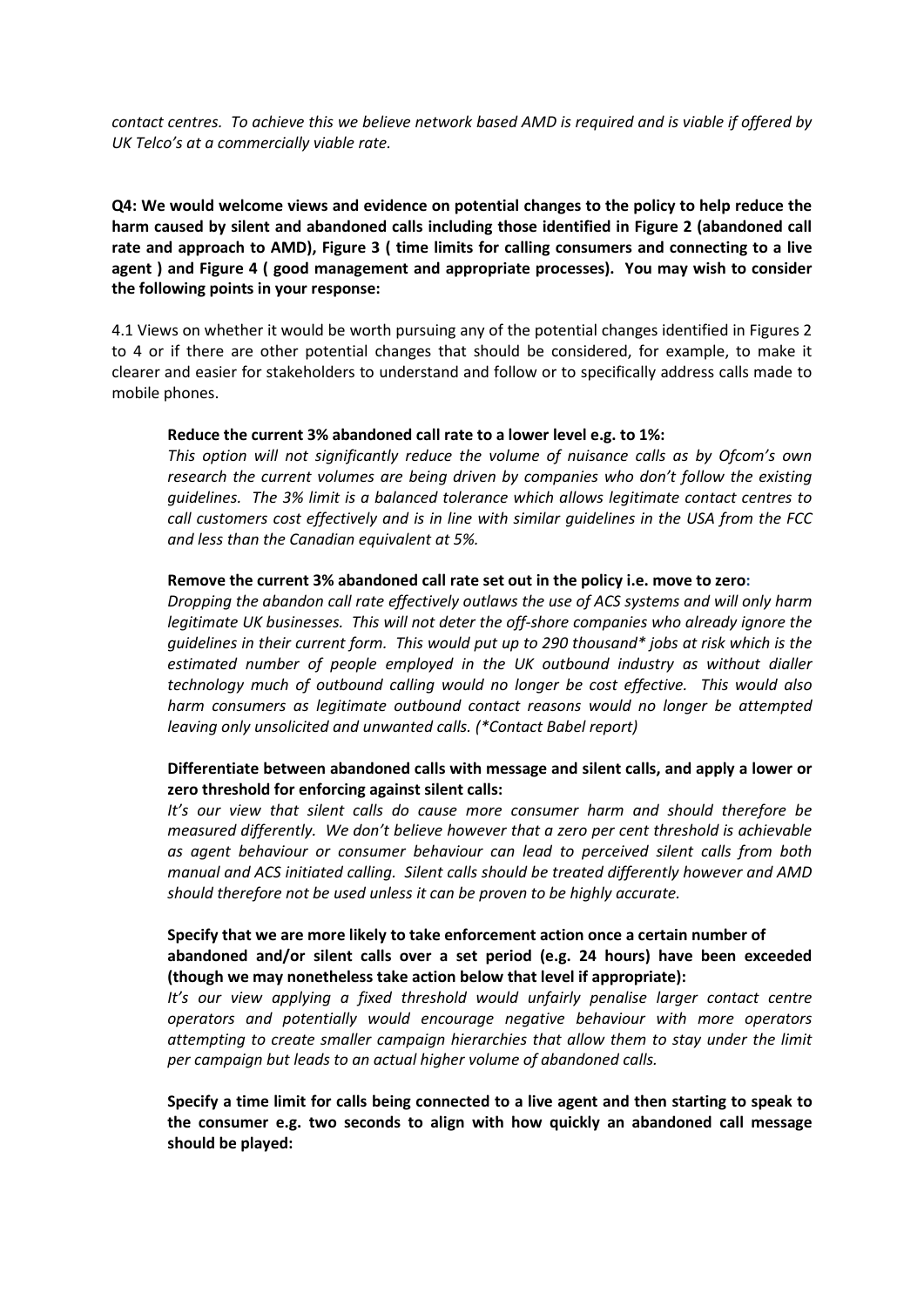*It's our view this approach is already adopted by the majority of our members and would be a sensible addition to the guidelines.*

# **Extending the minimum ring time to longer than 15 seconds**:

*It's our view this is a sensible addition but the minimum time should be researched to ensure it falls below the UK average network level answer machine/voicemail interception time.*

4.2 Data indicating the likely impact of the potential changes in terms of reducing the harm caused by silent and/or abandoned calls and the potential cost of the change (both one off and ongoing costs)

*It would be difficult to quantify the financial impact without detailed research across all industries that use ACS technology but our belief is lowering the 3% threshold would have a significant detrimental impact on productivity and would therefore put a large number of jobs at risk and cost UK businesses significant sums of money that would result in many small to medium size companies working in outbound sectors having to close.* 

*In addition to the UK business impact services such as the NHS will be impacted that have seen 'Do not attend' rates fall by up to 45% using reminder call services operated on ACS platforms and consumers will be harmed as legitimate outbound call reasons will be reduced such as payment reminders or debt resolution leading to reduced consumer engagement and increased levels of consumer debt.*

**Q5: We would welcome views and evidence on potential changes that could be made to the policy relating to the a) current five general examples of persistent misuse (misuse of automated calling systems; number-scanning; misuse of a CLI facility; misuse for dishonest gain – scams; and misuse of allocated telephone numbers) or b) other examples of persistent misuse. You may wish to consider the following points in your response:**

5.1 Whether the five general examples of persistent misuse remain relevant or if there are any changes or other types of persistent misuse that we should consider.

*We believe the existing examples remain relevant.*

5.2 Views on whether there are changes we should consider making to the policy relating to the provision of CLI information (noting the issues we set out in paragraphs 4.8 to 4.15).

*We agree all calls made via an ACS system should carry a valid CLI which allows a return call to be made and identifies the company that has made the call.*

- Views on whether it would be useful to clarify how we might use our persistent misuse powers in relation to calls made during unsociable hours and if so how and why. *We don't believe this requires clarification as we are not aware of a high number of complaints in relation to calls during unsociable hours and our members follow guidelines on this as outlined by the FCA.*
- Views or evidence on the use of and harm caused by (a) localised CLI or multiple CLIs (b) IVM systems being used for outbound dialling where a consumer is kept on hold rather than immediately connected to a live agent.

*There are valid benefits to consumers being offered a local call back number as currently there is not enough understanding with the UK general public with regards to call charges for calling 0300 numbers. We are aware that some contact centres display local numbers to*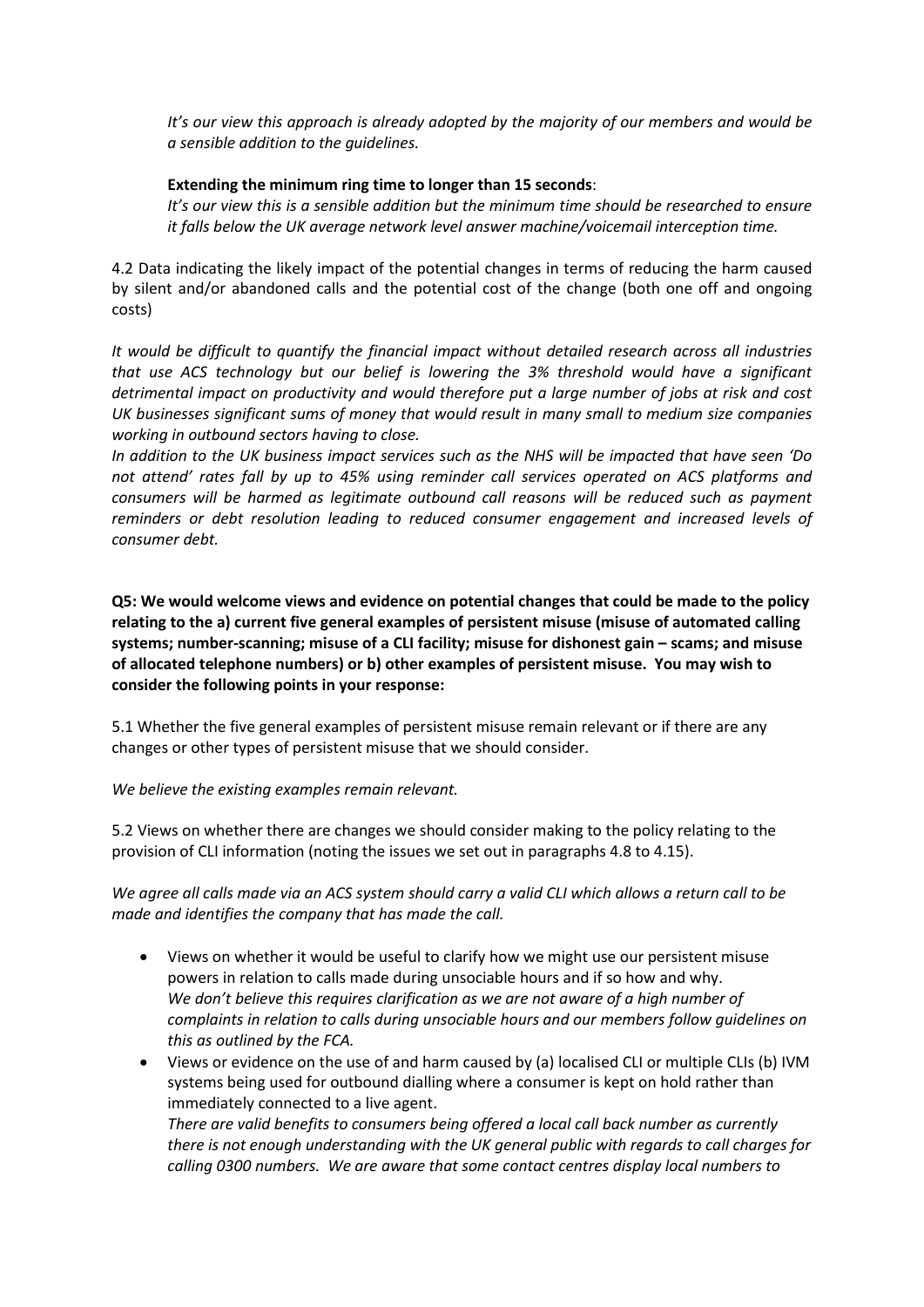*ensure consumers are immediately aware of the cost to return the call. As long as the CLI is valid, terminates to the correct company and conforms to existing guidelines we see no reason for change.*

• Whether a checklist and/or best practice guide would be useful and, if so, how such documents could be best developed and communicated. *Yes this would be useful and particularly in regards to the use of AMD technology. We'd be happy to work with Ofcom on development of this type of documentation.*

**Q6: We have not identified any significant changes to this section of the policy, relating to the issuing of notifications, at this stage. However, we welcome views and evidence from stakeholders on any changes they consider may improve the understanding or clarity of this section of the policy.**

*We don't believe any changes are required.*

**Q7: We would welcome information on the current operation of the outbound call centre market, in particular:** 

- The size of the current outbound calling market e.g. the annual number of calls made as well as the value.
- The size of total annual costs in the outbound market (where possible split by operating costs and capital costs (or depreciation)).
- The average costs per call/per agent (or per agent hour).
- The split of call centre locations (domestic or overseas) that make calls to UK numbers.

*In 'UK Contact Centres 2012: The State of the Industry' ContactBabel reports a total of 1,071,125 jobs in the sector in 2011 forecast to rise to 1,178,600 jobs in 2015. Previous estimates have put the outbound industry representing 29% of the total numbers employed.*

*We don't have detailed statistics to share but would recommend contacting ContactBabel who have performed many detailed surveys over the years on the UK Contact Centre industry.*

**Q8: We would welcome any initial views and evidence on the potential costs and benefits of any of the potential changes to the policy. In particular, whether any of the potential changes would:** 

- require investment in new technology or other capital costs;
- have an impact on efficiency and operating costs;
- have an impact on call-centre costs or call-centre prices (to their clients);
- affect competition in the call-centre market; and
- have a different impact on different types of call centre, and if so, what factors affect the level of impact.

*Within our industry a major part of the recovery process is making outbound calls to establish contact. We believe the current guidelines are adequate and fear that if the abandon call rate guideline is reduced costs will significantly increase for our members and creditors, and it will have an adverse effect on the debt collection industries' collection capabilities as a whole. This could therefore lead to increased financial difficulties for more consumers if their debt moves further down the debt recovery process, as DCA's will have a reduced opportunity to properly explain all of the options available due to decreased capabilities to make outbound calls and engage with consumers.*